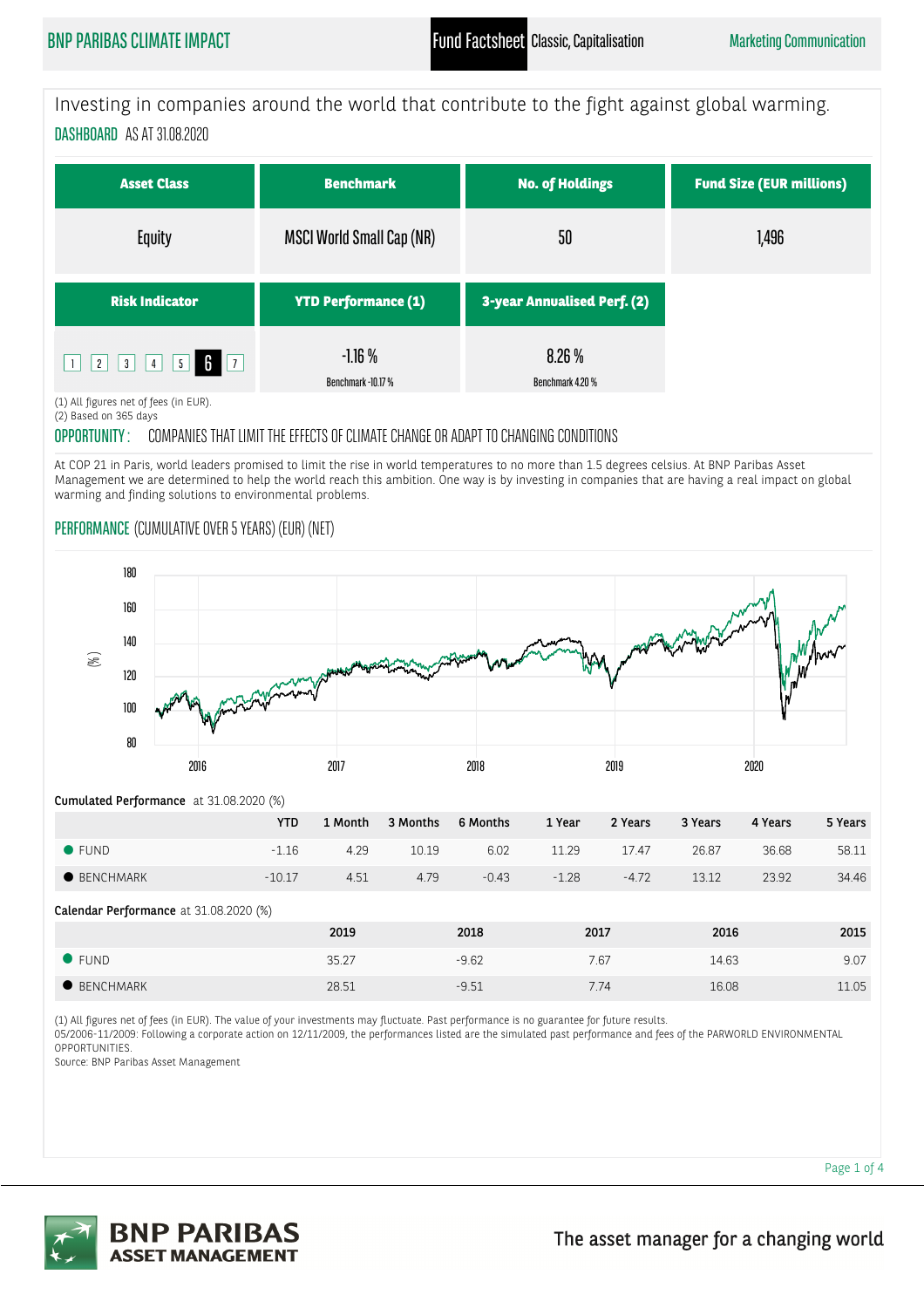# HOLDINGS: % OF PORTFOLIO

| Main Holdings (%)            |      |
|------------------------------|------|
| RAYONIER REIT INC REIT       | 3.77 |
| KONINKII IIKE DSM NV         | 3.55 |
| GENERAC HOLDINGS INC         | 314  |
| SPIRAX-SARCO ENGINEERING PLC | 3.08 |
| <b>BRAMBLES LTD</b>          | 2.96 |
| DARLING INGREDIENTS INC      | 2.95 |
| ORMAT TECH INC               | 289  |
| EDP RENOVAVEIS SA            | 285  |
| TRIMBLE INC.                 | 2.61 |
| XINYI SOLAR HOLDINGS LTD     | 261  |
| No. of Holdings in Portfolio | 50   |

| by Country (%)       |        | Against<br>Benchmark |
|----------------------|--------|----------------------|
| <b>United States</b> | 43.94  | $-11.85$             |
| Netherlands          | 6.61   | $+5.66$              |
| China                | 6.02   | $+5.89$              |
| United Kingdom       | 4.75   | $-1.57$              |
| Norway               | 4.11   | $+3.36$              |
| Denmark              | 3.61   | $+2.90$              |
| Taiwan               | 3.02   | $+3.01$              |
| Australia            | 2.96   | $-0.16$              |
| Spain                | 2.85   | $+2.09$              |
| Switzerland          | 2.75   | $+0.72$              |
| Forex contracts      |        | $+0.00$              |
| Other                | 16.33  | $-13.11$             |
| Cash                 | 3.05   | $+3.05$              |
| Total                | 100.00 |                      |

|                        |        | Against   |
|------------------------|--------|-----------|
| by Sector (%)          |        | Benchmark |
| Industrials            | 35.11  | $+17.33$  |
| Information technology | 25.40  | $+11.26$  |
| Utilities              | 12.31  | $+9.68$   |
| Materials              | 9.62   | $+2.56$   |
| Consumer staples       | 6.70   | $+1.86$   |
| Consumer discretionary | 4.04   | $-9.41$   |
| Real estate            | 3.77   | $-6.33$   |
| Communication services |        | $-3.33$   |
| Health care            | ٠      | $-12.38$  |
| Financials             |        | $-11.72$  |
| Forex contracts        |        | $+0.00$   |
| Other                  |        | $-2.57$   |
| Cash                   | 3.05   | $+3.05$   |
| Total                  | 100.00 |           |

Source of data: BNP Paribas Asset Management, as at 31.08.2020

The above mentioned securities are for illustrative purpose only and do not constitute any investment recommendation.



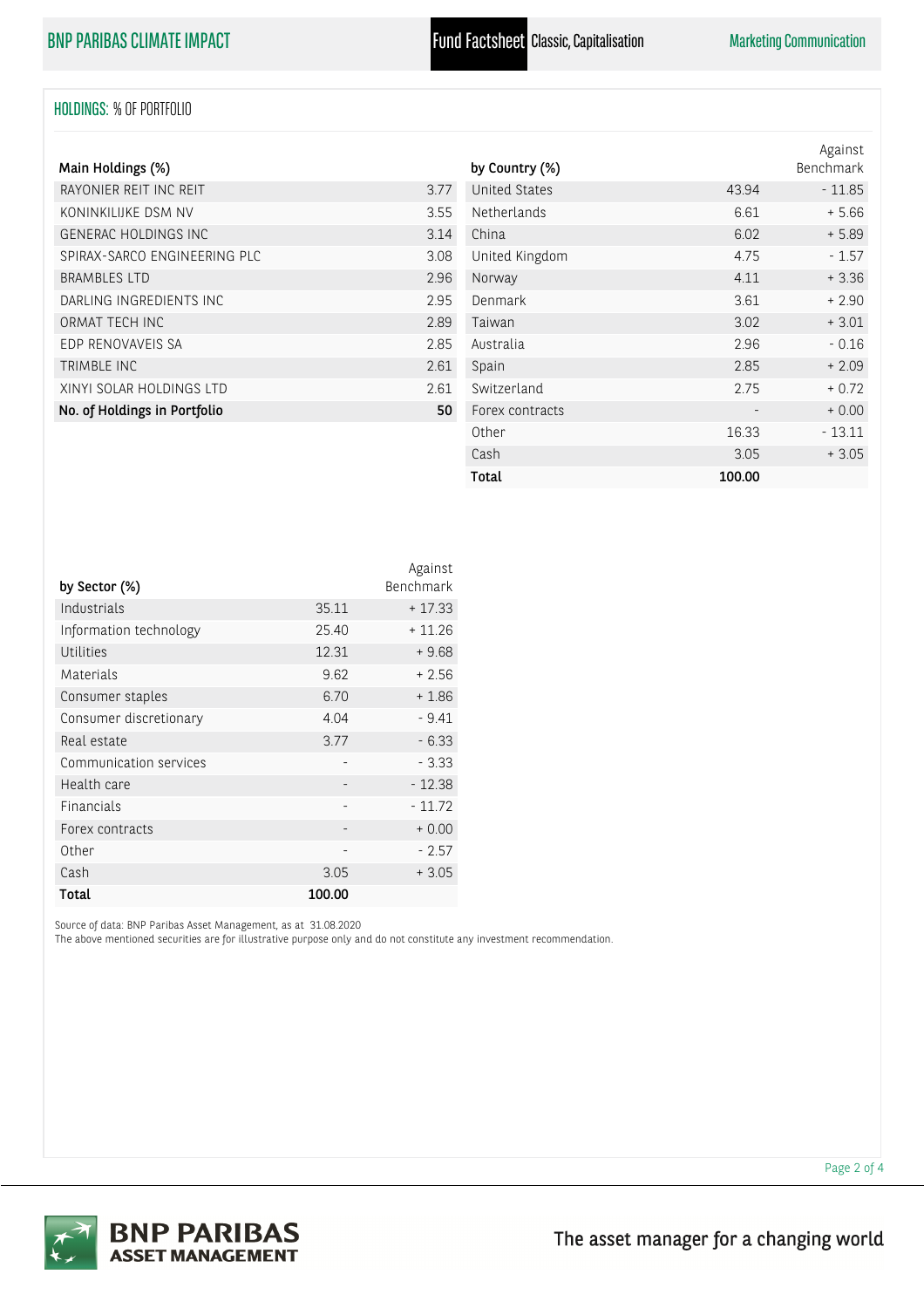# BNP PARIBAS CLIMATE IMPACT **Fund Factsheet** Classic, Capitalisation Marketing Communication

## RISK



| 16.97 |
|-------|
| 6.46  |
| 0.63  |
| 0.51  |
| 4.52  |
| 0.81  |
| 0.91  |
|       |

The investments in the funds are subject to market fluctuations and the risks inherent in investments in securities. The value of investments and the income they generate may go down as well as up and it is possible that investors will not recover their initial outlay, the fund described being at risk of capital loss.

Why is the Fund in this specific category?

The risk category is justified by the investment mainly in Stocks and Shares, the value of which can fluctuate considerably. These fluctuations are often amplified in the short term.

This fund may be exposed to other risks, listed below :

- Figuidity Risk: This risk arises from the difficulty of selling an asset at a fair market price and at a desired time due to lack of buyers.
- Risks related to Shanghai Hong Kong Stock Connect: This risk relates to securities trading and clearing through the Stock Connect.Stock Connect is subject to quota limitation which may restrict the fund's ability to invest in China A-Shares on a timely basis. In addition, the Stock Connect is novel in nature, the regulations are untested and there is no certainty as to how they will be applied, which may affect the fund's ability to enforce its rights and interests in the China A-Shares.

## DETAILS

| Fees                                                         |       | Key Figures (EUR)                                       |          | Codes                 |              |
|--------------------------------------------------------------|-------|---------------------------------------------------------|----------|-----------------------|--------------|
| Maximum Subscription Fee                                     | 3.00% | <b>NAV</b>                                              | 208.55   | <b>ISIN Code</b>      | LU0406802339 |
| Maximum Redemption Fee                                       | 0.00% | 12M NAV max. (20.02.20)                                 | 224.14   | <b>Bloomberg Code</b> | PVENOCC LX   |
| Maximum conversion Fees                                      | 1.50% | 12M NAV min. (23.03.20)                                 | 146.47   |                       |              |
| Real Ongoing Charges (31.10.19)                              | 2.65% | Fund Size (EUR millions)                                | 1,496.12 |                       |              |
| Maximum Management Fees                                      | 2.20% | Initial NAV                                             | 89.44    |                       |              |
|                                                              |       | Periodicity of NAV Calculation                          | Daily    |                       |              |
| <b>Characteristics</b>                                       |       |                                                         |          |                       |              |
| Legal form                                                   |       | Sub-fund of SICAV BNP PARIBAS FUNDS Luxembourg domicile |          |                       |              |
| Dealing Deadline                                             |       | 16:00 CET STP (12:00 CET NON STP)                       |          |                       |              |
| Recommended Investment Horizon                               |       | 5 years                                                 |          |                       |              |
| Benchmark                                                    |       | MSCI World Small Cap (NR)                               |          |                       |              |
| Domicile                                                     |       | Luxembourg                                              |          |                       |              |
| Launch Date                                                  |       | 12.11.2009                                              |          |                       |              |
| Fund Manager                                                 |       | Jon FORSTER                                             |          |                       |              |
| Management Company                                           |       | BNP PARIBAS ASSET MANAGEMENT Luxembourg                 |          |                       |              |
| Delegated Manager                                            |       | IMPAX ASSET MANAGEMENT LTD                              |          |                       |              |
| Delegated Manager<br>BNP PARIBAS ASSET MANAGEMENT UK Limited |       |                                                         |          |                       |              |
| Custodian                                                    |       | BNP PARIBAS SECURITIES SERVICES-LUXEMBOURG BRANCH       |          |                       |              |
| <b>Base Currency</b>                                         |       | <b>EUR</b>                                              |          |                       |              |
| Available Currencies                                         |       | <b>USD</b>                                              |          |                       |              |
| Subscription/execution type                                  |       | $NAV + 1$                                               |          |                       |              |





Page 3 of 4